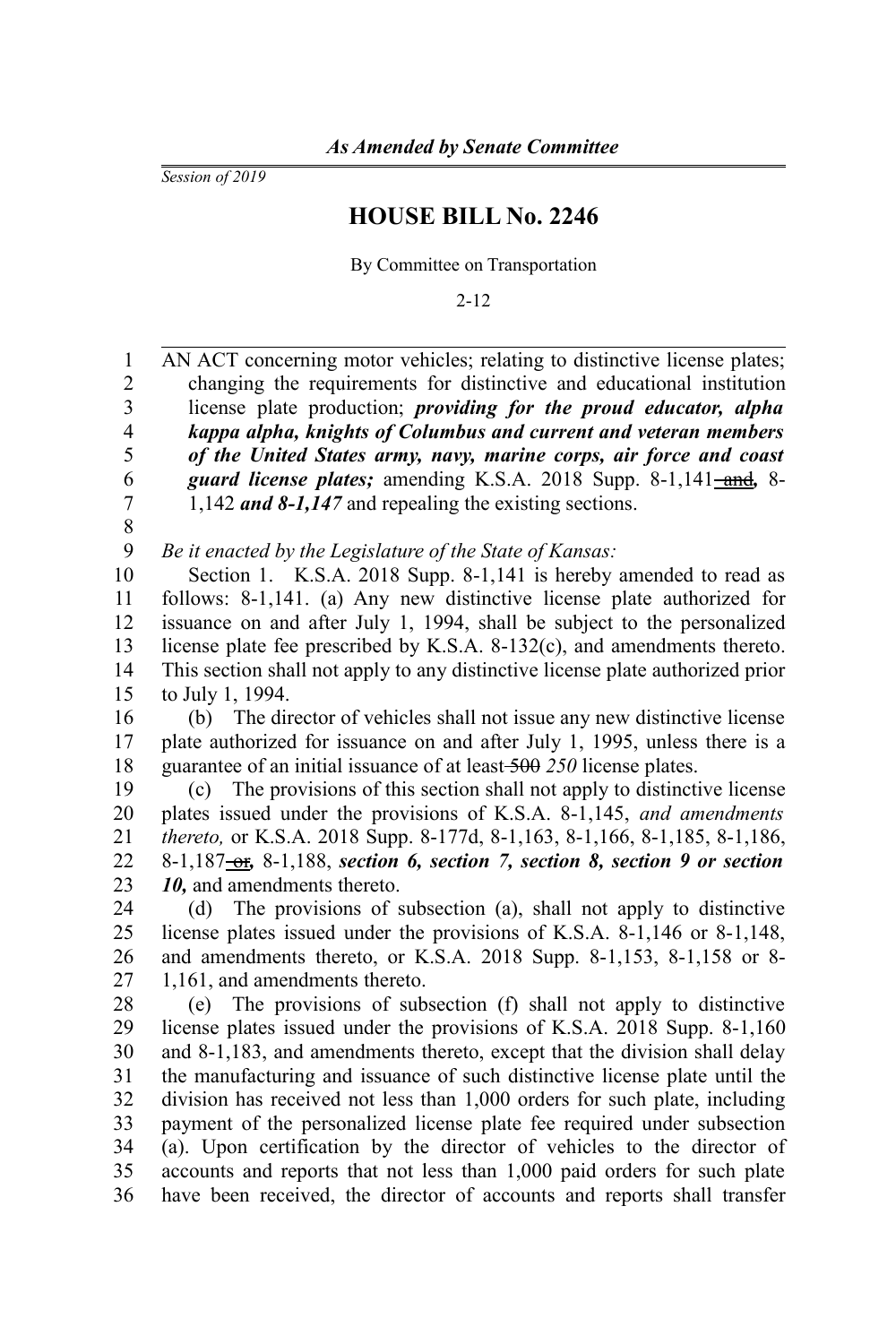\$40,000 from the state highway fund to the distinctive license plate fund. 1

(f) (1) Any person or organization sponsoring any distinctive license plate authorized by the legislature on and after July 1, 2004, shall submit to the division of vehicles a nonrefundable amount not to exceed \$20,000 *\$5,000*, to defray the division's cost for developing such distinctive license plate. 2 3 4 5 6

(2) All moneys received under this subsection shall be remitted by the secretary of revenue to the state treasurer in accordance with the provisions of K.S.A. 75-4215, and amendments thereto. Upon receipt of each such remittance, the state treasurer shall deposit the entire amount in the state treasury to the credit of the distinctive license plate fund which is hereby created in the state treasury. All moneys credited to the distinctive license plate fund shall be used by the department of revenue only for the purpose associated with the development of distinctive license plates. All expenditures from the distinctive license plate application fee fund shall be made in accordance with appropriation acts, upon warrants of the director of accounts and reports issued pursuant to vouchers approved by the secretary of the department of revenue. 7 8 9 10 11 12 13 14 15 16 17 18

(g) (1) Except for educational institution license plates issued under K.S.A. 8-1,142, and amendments thereto, the director of vehicles shall discontinue the issuance of any distinctive license plate authorized prior to July 1, 2004, and which is subject to the provisions of subsection (b) if: 19 20 21 22

(A) Less than 500 license plates, including annual renewals, are issued for that distinctive license plate by July 1, 2006; and 23 24

(B) less than 250 *125* license plates, including annual renewals, are issued for that distinctive license plate during any subsequent two-year period after July 1, 2006. 25 26 27

(2) The director of vehicles shall discontinue the issuance of any distinctive license plate authorized on and after July 1, 2004, if: 28 29

(A) Less than 500 *250* plates, including annual renewals, are issued for that distinctive license plate by the end of the second year of sales; and 30 31

(B) less than 250 *125* license plates, including annual renewals, are issued for that distinctive license plate during any subsequent two-year period. 32 33 34

(h) An application for any distinctive license plate issued after December 31, 2012, and the corresponding royalty fee may be collected either by the county treasurer or the entity benefiting from the issuance of the distinctive license plate. Annual royalty payments collected by the county treasurers shall be remitted to the state treasurer in accordance with the provisions of K.S.A. 75-4215, and amendments thereto. Upon receipt of each such remittance the state treasurer shall deposit the entire amount in the state treasury to the credit of a segregated royalty fund which shall be administered by the state treasurer. All expenditures from the royalty 35 36 37 38 39 40 41 42 43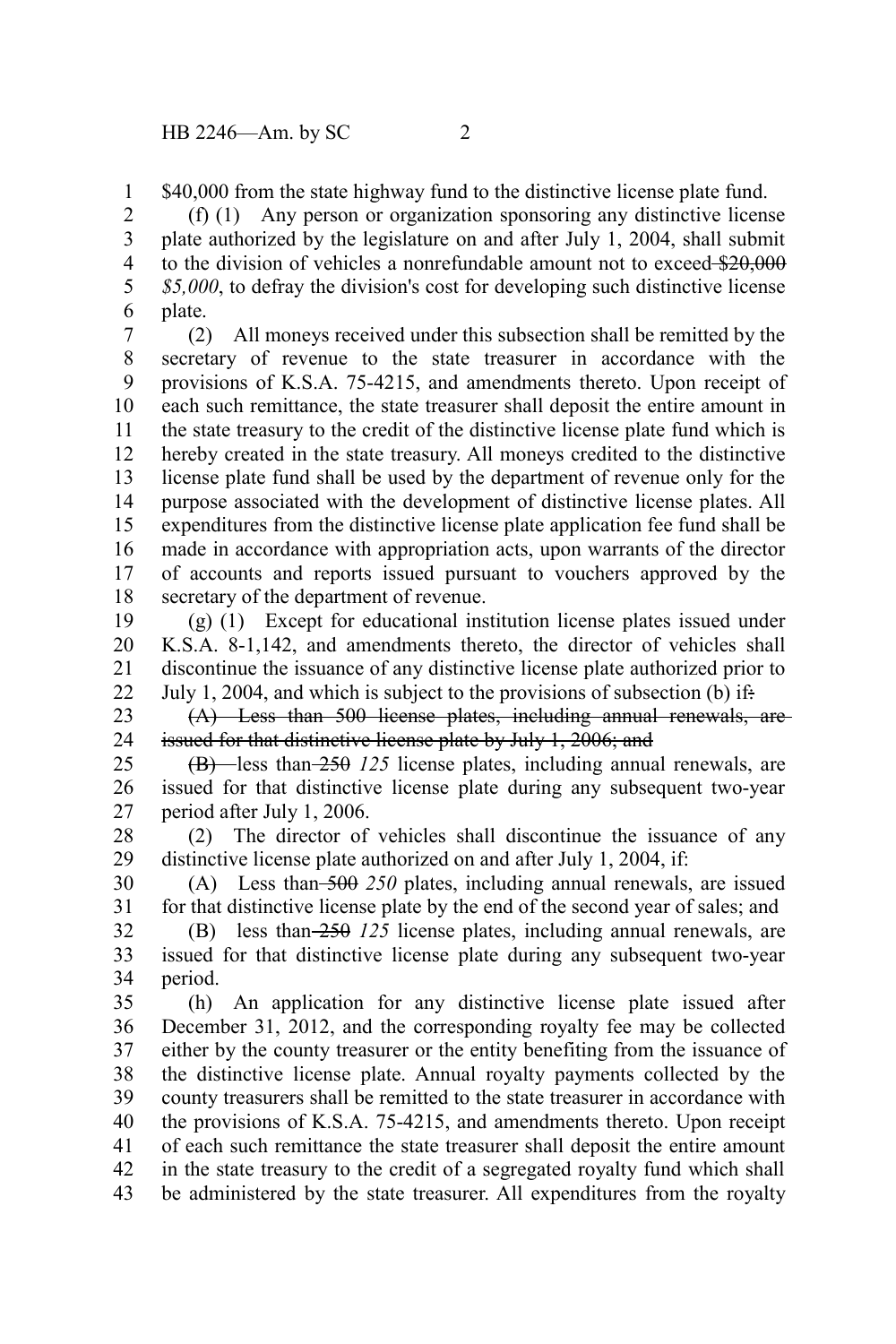fund shall be made in accordance with appropriation acts upon warrants of 1

the director of accounts and reports issued pursuant to vouchers approved by the state treasurer or the state treasurer's designee. Payments from the royalty fund shall be made to the entity benefiting from the issuance of the distinctive license plate on a monthly basis. 2 3 4 5

(i) Notwithstanding any other provision of law, for any distinctive license plate, the division shall produce such distinctive license plate for a motorcycle upon request to the division by the organization sponsoring the distinctive license plate. 6 7 8 9

(j) In addition to any residency requirements for all distinctive license plates, any person not a resident of Kansas, serving as a member of the armed forces stationed in this state shall be eligible to apply for any distinctive license plate as if the individual was a resident of this state. Such person shall be eligible to renew the distinctive license plate registration as long as the person is still stationed in this state at the time the registration is renewed. 10 11 12 13 14 15 16

Sec. 2. K.S.A. 2018 Supp. 8-1,142 is hereby amended to read as follows: 8-1,142. (a) As used in this section, "educational institution" means: 17 18 19

(1) Any state educational institution under the control and supervision of the state board of regents; 20 21

(2) any municipal university;

(3) any not-for-profit independent institution of higher education which is accredited by the north central association of colleges and secondary schools accrediting agency based on its requirements as of April 1, 1985, is operated independently and not controlled or administered by the state or any agency or subdivision thereof, maintains open enrollment and the main campus or principal place of operation of which is located in Kansas; 23 24 25 26 27 28 29

(4) any community college organized and operating under the laws of this state; and 30 31

32

 $22$ 

(5) Haskell Indian Nations university.

(b) Any owner or lessee of one or more passenger vehicles, trucks registered for a gross weight of not more than 20,000 pounds or motorcycles, who is a resident of Kansas, upon compliance with the provisions of this section, may be issued one educational institution license plate for each such passenger vehicle, truck or motorcycle. Such license plates shall be issued for the same period of time as other license plates upon proper registration and payment of the regular license fee as provided in K.S.A. 8-143, and amendments thereto, plus the payment of an additional fee of \$5 for each plate, and either the payment to the county treasurer of the logo use royalty payment established by the alumni association or foundation or the presentation of the annual emblem use 33 34 35 36 37 38 39 40 41 42 43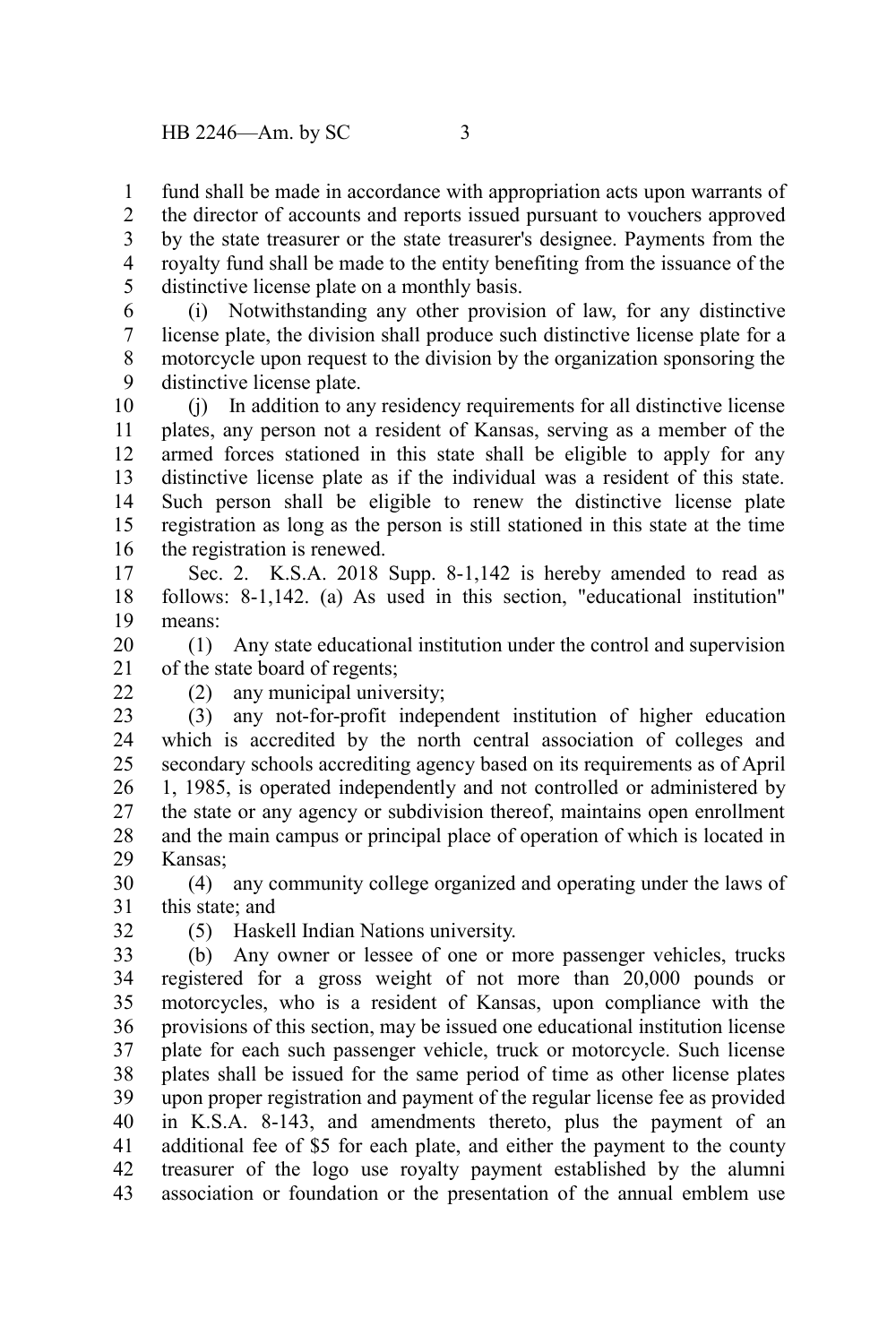authorization statement provided for in subsection (c). 1

(c) Any educational institution may authorize through its officially recognized alumni association or foundation the use of such institution's official emblems to be affixed on license plates as provided by this section. Any royalty payment derived from this section, except reasonable administrative costs, shall be used for recognition of academic achievement or excellence subject to the approval of the chancellor or president of the educational institution. Any motor vehicle owner or lessee may annually apply to the alumni association or foundation for the use of the institution's emblems. Upon annual application and payment to either: (1) The alumni association or foundation in an amount of not less than \$25 nor more than \$100 as an emblem use royalty payment for each educational institution license plate to be issued, the alumni association or foundation shall issue to the motor vehicle owner or lessee, without further charge, an emblem use authorization statement, which shall be presented by the motor vehicle owner or lessee at the time of registration; or (2) the county treasurer of the logo use royalty payment for each license plate to be issued. 2 3 4 5 6 7 8 9 10 11 12 13 14 15 16 17 18

(d) Any applicant for an educational institution license plate may make application for such plates not less than 60 days prior to such person's renewal of registration date, on a form prescribed and furnished by the director of vehicles, and any applicant for the educational institution license plates shall provide either the annual emblem use authorization statement provided for in subsection (c) or pay to the county treasurer the logo use royalty payment established by the alumni association or foundation. Application for registration of a passenger vehicle, truck or motorcycle and issuance of the license plates under this section shall be made by the owner or lessee in a manner prescribed by the director of vehicles upon forms furnished by the director. 19 20 21 22 23 24 25 26 27 28 29

(e) No registration or educational institution license plate issued under this section shall be transferable to any other person. 30 31

(f) The director of vehicles may transfer educational institution license plates from a leased vehicle to a purchased vehicle. 32 33

(g) Renewals of registration under this section shall be made annually, upon payment of the fee prescribed in subsection (b), in the manner prescribed in subsection (b) of K.S.A. 8-132, and amendments thereto. No renewal of registration shall be made to any applicant until such applicant provides to the county treasurer either the annual emblem use authorization statement provided for in subsection (c) or the payment of the annual emblem use royalty payment established by the alumni association or foundation. If such emblem use authorization statement is not presented at the time of registration or faxed by the alumni association or foundations, or the annual emblem use royalty payment is not made to 34 35 36 37 38 39 40 41 42 43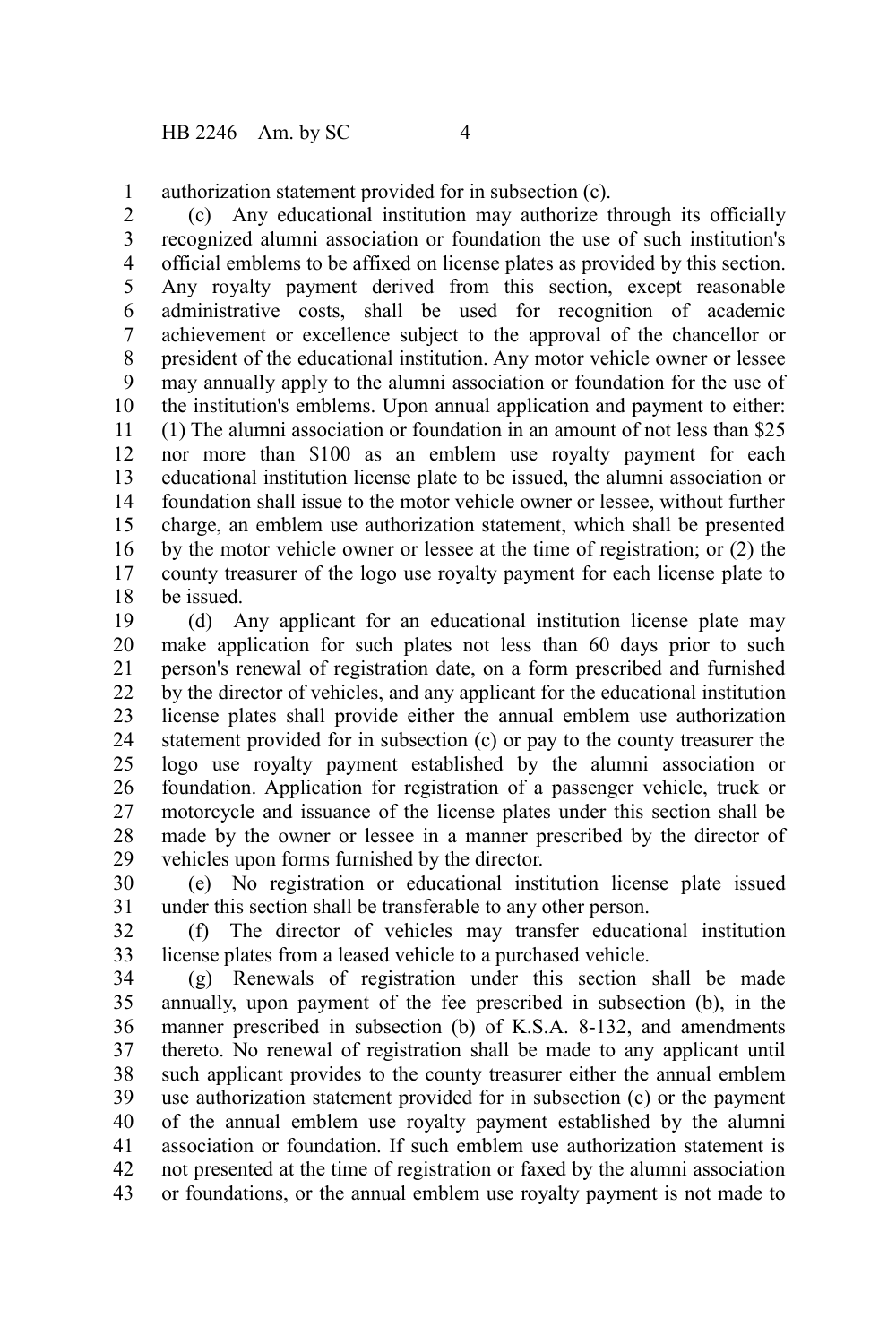the county treasurer, the applicant shall be required to comply with K.S.A. 1

8-143, and amendments thereto, and return the educational institution license plates to the county treasurer of such person's residence. 2 3

(h) The director of vehicles shall not issue any educational institution license plates for any educational institution, unless such educational institution's alumni association or foundation guarantees the initial issuance of at least 500 *100* license plates. 4 5 6 7

(i) The director of vehicles shall discontinue the issuance of an educational institution's license plate authorized under this section if: 8 9

(1) Less than 500 *100* educational institution license plates, including annual renewals, are issued for an educational institution by the end of the second year of sales; and 10 11 12

(2) less than 250 *50* educational institution license plates, including annual renewals, are issued for an educational institution during any subsequent two-year period. 13 14 15

(j) Each educational institution's alumni association or foundation shall: 16 17

(1) Pay the initial cost of silk-screening *design* for such educational license plates; and 18 19

(2) provide to all county treasurers a *an electronic mail address or* toll-free telephone number where applicants can call the alumni association or foundation for information concerning the application process or the status of their license plate application. 20 21 22 23

(k) Each educational institution's alumni association or foundation, with the approval of the director of vehicles and subject to the availability of materials and equipment, shall design a license plate to be issued under the provisions of this section. 24 25 26 27

(l) As a condition of receiving the educational institution license plate and any subsequent registration renewal of such plate, the applicant must provide consent to the division authorizing the division's release of motor vehicle record information, including the applicant's name, address, emblem use royalty payment amount, plate number and vehicle type to the relevant educational institution and the state treasurer. 28 29 30 31 32 33

(m) Annual royalty payments collected by county treasurers under this section shall be remitted to the state treasurer in accordance with the provisions of K.S.A. 75-4215, and amendments thereto. In the case of an educational institution that is a state educational institution as defined by K.S.A. 76-711, and amendments thereto, upon receipt of each such remittance, the state treasurer shall deposit the entire amount in the state treasury to the credit of the appropriate account of the restricted fees fund of such state educational institution. In the case of an educational institution which is not a state educational institution as defined by K.S.A. 76-711, and amendments thereto, upon receipt of each such remittance, the 34 35 36 37 38 39 40 41 42 43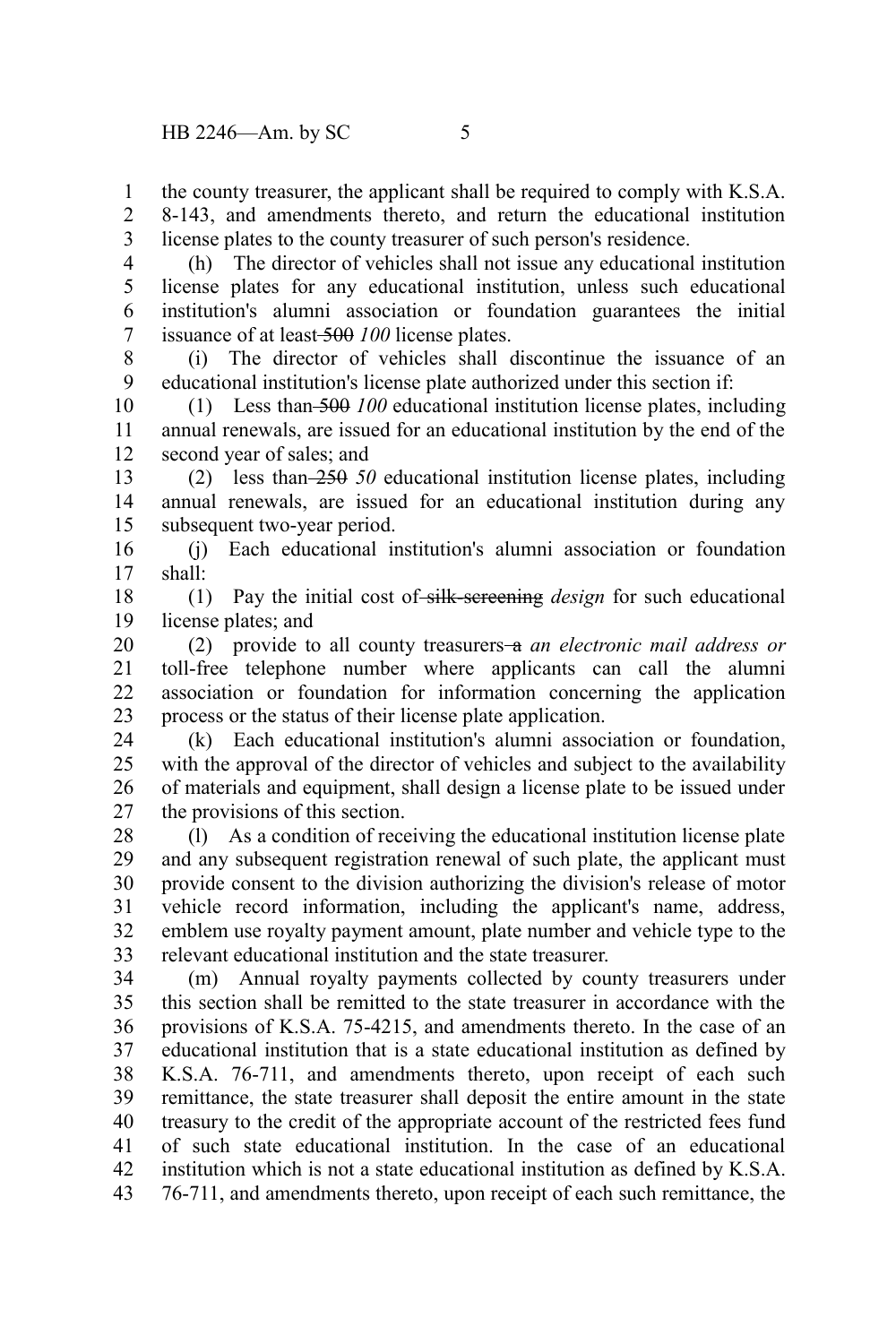state treasurer shall remit the entire amount to the educational institutions emblem royalty fund, which is hereby created in the state treasury and shall be administered by the state treasurer. All expenditures from the educational institutions emblem royalty fund shall be made in accordance with appropriation acts upon warrants of the director of accounts and reports issued pursuant to vouchers approved by the state treasurer or the state treasurer's designee. Payments from the educational institutions emblem royalty fund to the respective educational institutions shall be made on a monthly basis. 1 2 3 4 5 6 7 8 9

*New Sec. 3. (a) On and after January 1, 2020, any owner or lessee of one or more passenger vehicles or trucks registered for a gross weight of 20,000 pounds or less, who is a resident of Kansas, upon compliance with the provisions of this section, may be issued one proud educator license plate for each such passenger vehicle or truck. Such license plates shall be issued for the same time as other license plates upon proper registration and payment of the regular license fee as provided in K.S.A. 8-143, and amendments thereto, and either the payment to the county treasurer of the logo use royalty payment established by the Kansas educators support foundation or the presentation of the annual logo use authorization statement provided for in subsection (b).* 10 11 12 13 14 15 16 17 18 19 20

*(b) The Kansas educators support foundation may authorize the use of its proud educator logo to be affixed on license plates as provided by this section. Any royalty payment received pursuant to this section shall be used to support the Kansas educators support foundation. Any motor vehicle owner or lessee annually may apply to the Kansas educators support foundation for the use of such logo. Upon payment to either: (1) The Kansas educators support foundation in an amount of not less than \$25 nor more than \$100 as a logo use royalty payment for each license plate to be issued, the Kansas educators support foundation shall issue to the motor vehicle owner or lessee, without further charge, a logo use authorization statement, which shall be presented by the motor vehicle owner or lessee at the time of registration; or (2) the county treasurer of the logo use royalty payment for each license plate to be issued.* 21 22 23 24 25 26 27 28 29 30 31 32 33 34

*(c) Any applicant for a license plate authorized by this section may make application for such plates not less than 60 days prior to such person's renewal of registration date, on a form prescribed and furnished by the director of vehicles, and any applicant for such license plate shall either provide the annual logo use authorization statement provided for in subsection (b) or pay to the county treasurer the logo use royalty payment established by the Kansas educators support foundation. Application for registration of a passenger vehicle or truck and issuance of the license plate under this section shall be made by the* 35 36 37 38 39 40 41 42 43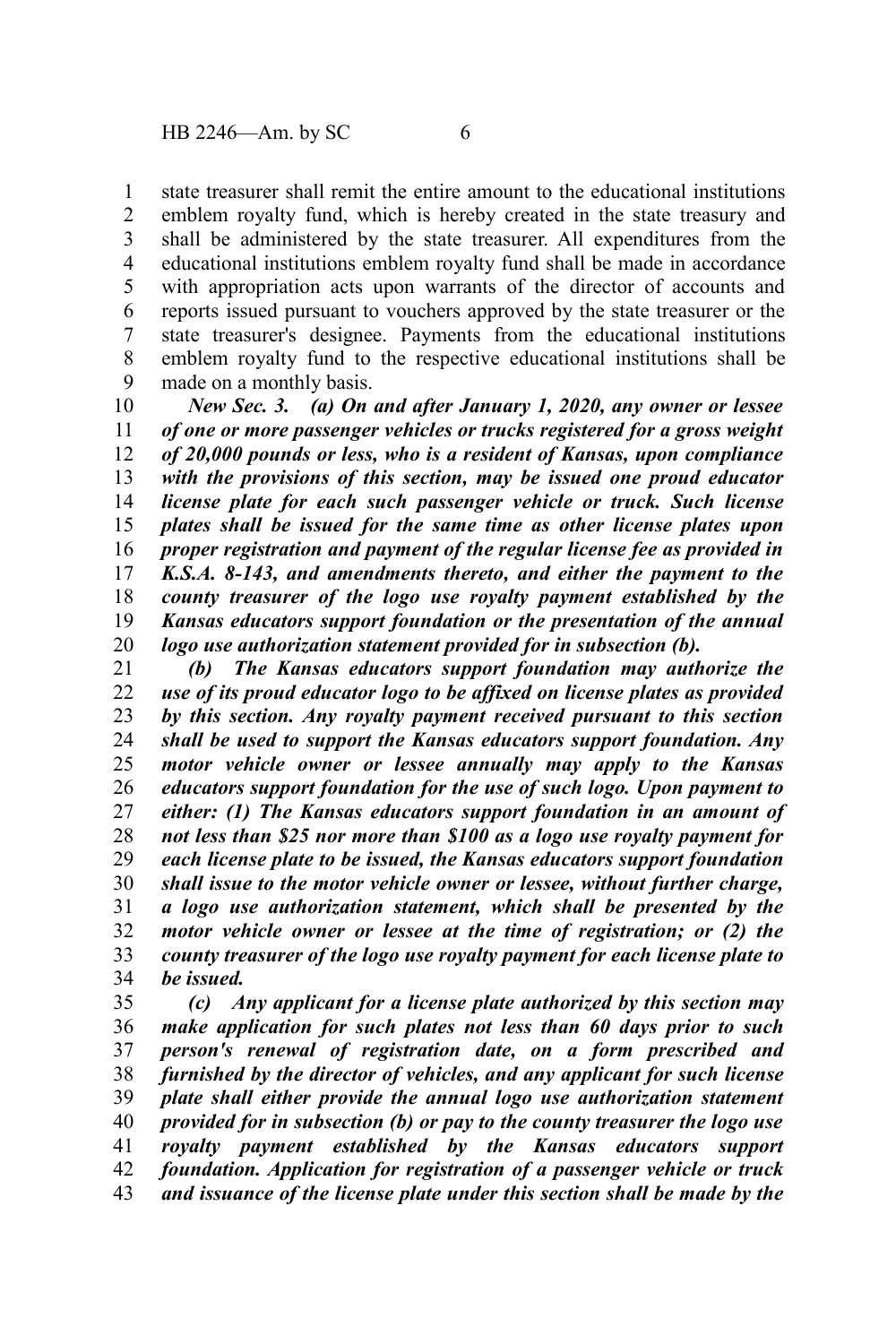*owner or lessee in a manner prescribed by the director of vehicles upon* 1

*forms furnished by the director.* 2

*(d) No registration or license plate issued under this section shall be transferable to any other person.* 3 4

*(e) The director of vehicles may transfer proud educator license plates from a leased vehicle to a purchased vehicle.* 5 6

*(f) Renewals of registration under this section shall be made, annually, upon payment of the fee prescribed in subsection (a), in the manner prescribed in K.S.A. 8-132(b), and amendments thereto. No renewal of registration shall be made to any applicant until such applicant either provides to the county treasurer the annual logo use authorization statement provided for in subsection (b) or the payment of the logo use royalty payment as established by the Kansas educators support foundation. If such logo use authorization statement is not presented at the time of registration or faxed by the Kansas educators support foundation, or the annual logo use royalty payment is not made to the county treasurer at the time of registration, the applicant shall be required to comply with K.S.A. 8-143, and amendments thereto, and return the license plate to the county treasurer of such person's residence.* 7 8 9 10 11 12 13 14 15 16 17 18 19 20

*(g) The Kansas educators support foundation shall:* 21

*(1) Pay the initial cost of design for license plates authorized by this section; and* 22 23

*(2) provide to all county treasurers a toll-free telephone number or electronic mail address where applicants can contact the Kansas educators support foundation for information concerning the application process or the status of their license plate application.* 24 25 26 27

*(h) The Kansas educators support foundation, with the approval of the director of vehicles and subject to the availability of materials and equipment, shall design a plate to be issued under the provisions of this section.* 28 29 30 31

*(i) As a condition of receiving the proud educator license plate and any subsequent registration renewal of such plate, the applicant must provide consent to the division authorizing the division's release of motor vehicle record information, including the applicant's name, address, logo use royalty payment amount, plate number and vehicle type to the Kansas educators support foundation and the state treasurer.* 32 33 34 35 36 37

*(j) Annual logo use royalty payments collected by county treasurers under this section shall be remitted to the state treasurer in accordance with the provisions of K.S.A. 75-4215, and amendments thereto. Upon receipt of each such remittance the state treasurer shall deposit the entire amount in the state treasury to the credit of the Kansas educators support foundation royalty fund, which is hereby created in the state* 38 39 40 41 42 43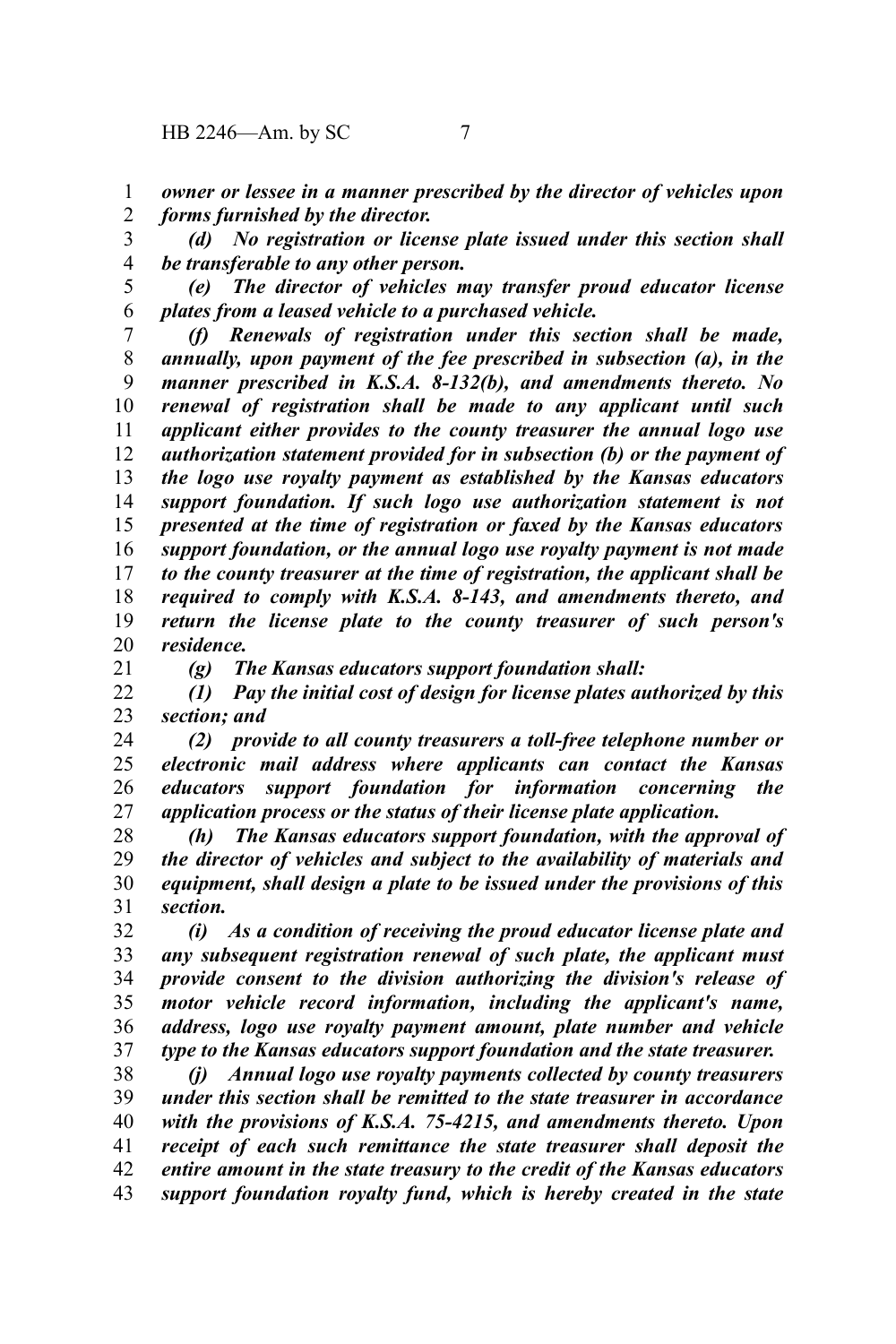*treasury and shall be administered by the state treasurer. All expenditures from the Kansas educators support foundation royalty fund shall be made in accordance with appropriation acts upon warrants of the director of accounts and reports issued pursuant to vouchers approved by the state treasurer or the state treasurer's designee. Payments from the Kansas educators support foundation royalty fund shall be made on a monthly basis to the Kansas independent college's foundation, unless another designee is made by the Kansas educators support foundation.* 1 2 3 4 5 6 7 8 9

*New Sec. 4. (a) On and after January 1, 2020, any owner or lessee of one or more passenger vehicles or trucks registered for a gross weight of 20,000 pounds or less, who is a resident of Kansas, upon compliance with the provisions of this section, may be issued one alpha kappa alpha license plate for each such passenger vehicle or truck. Such license plates shall be issued for the same time as other license plates upon proper registration and payment of the regular license fee as provided in K.S.A. 8-143, and amendments thereto, and either the payment to the county treasurer of the logo use royalty payment established by alpha kappa alpha or the presentation of the annual logo use authorization statement provided for in subsection (b).* 10 11 12 13 14 15 16 17 18 19 20

*(b) Alpha kappa alpha may authorize the use of its logo to be affixed on license plates as provided by this section. Any royalty payment received pursuant to this section shall be used to support alpha kappa alpha. Any motor vehicle owner or lessee annually may apply to alpha kappa alpha for the use of such logo. Upon payment to either: (1) Alpha kappa alpha in an amount of not less than \$25 nor more than \$100 as a logo use royalty payment for each license plate to be issued, alpha kappa alpha shall issue to the motor vehicle owner or lessee, without further charge, a logo use authorization statement, which shall be presented by the motor vehicle owner or lessee at the time of registration; or (2) the county treasurer of the logo use royalty payment for each license plate to be issued.* 21 22 23 24 25 26 27 28 29 30 31 32

*(c) Any applicant for a license plate authorized by this section may make application for such plates not less than 60 days prior to such person's renewal of registration date, on a form prescribed and furnished by the director of vehicles, and any applicant for such license plate shall either provide the annual logo use authorization statement provided for in subsection (b) or pay to the county treasurer the logo use royalty payment established by alpha kappa alpha. Application for registration of a passenger vehicle or truck and issuance of the license plate under this section shall be made by the owner or lessee in a manner prescribed by the director of vehicles upon forms furnished by the director.* 33 34 35 36 37 38 39 40 41 42 43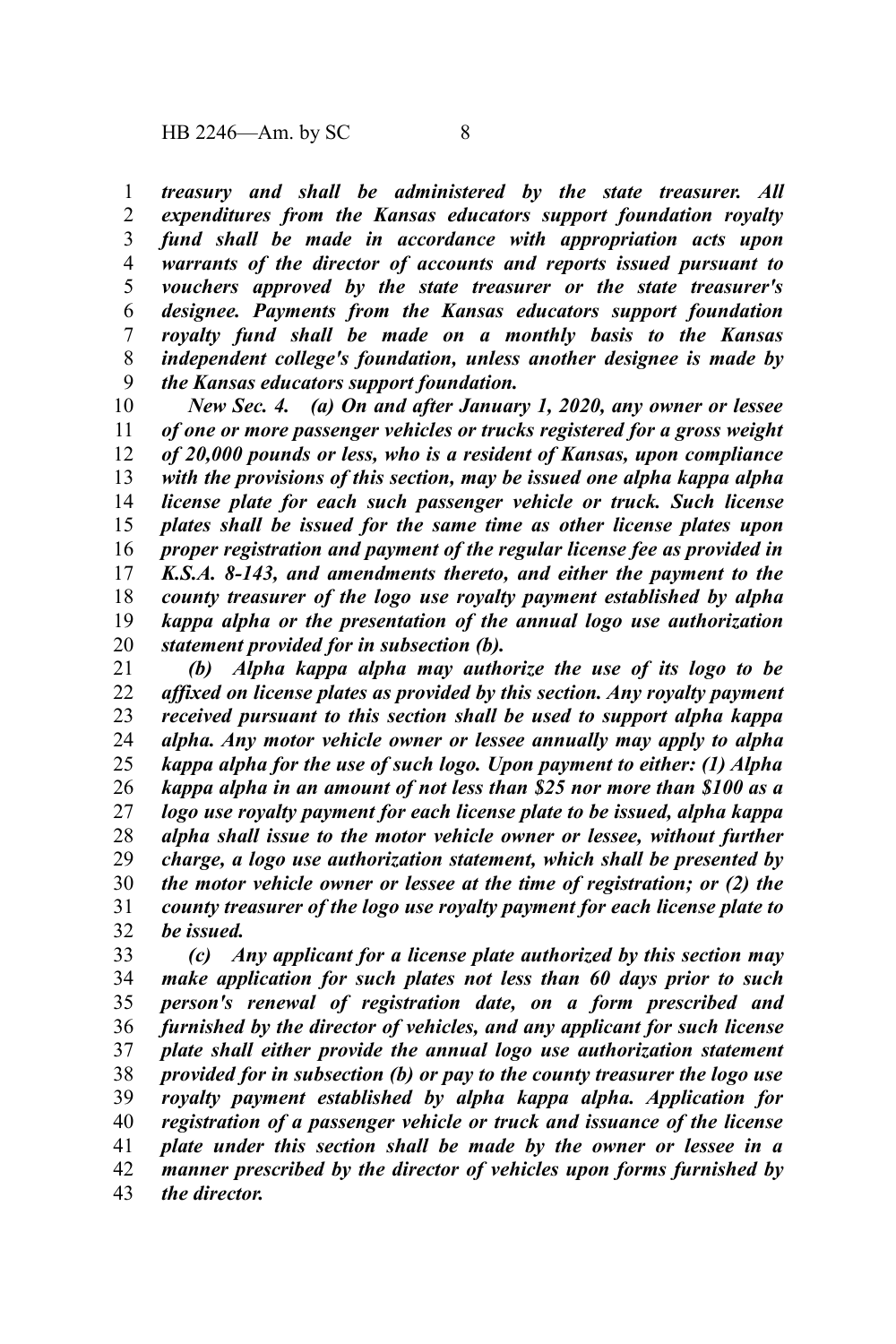*(d) No registration or license plate issued under this section shall be transferable to any other person.* 1 2

3

*(e) The director of vehicles may transfer the alpha kappa alpha license plates from a leased vehicle to a purchased vehicle.*

4

*(f) Renewals of registration under this section shall be made annually, upon payment of the fee prescribed in subsection (a), in the manner prescribed in K.S.A. 8-132(b), and amendments thereto. No renewal of registration shall be made to any applicant until such applicant either provides to the county treasurer either the annual logo use authorization statement provided for in subsection (b) or the payment of the logo use royalty payment as established by alpha kappa alpha. If such logo use authorization statement is not presented at the time of registration or faxed by alpha kappa alpha, or the annual logo use royalty payment is not made to the county treasurer at the time of registration, the applicant shall be required to comply with K.S.A. 8-143, and amendments thereto, and return the license plate to the county treasurer of such person's residence.* 5 6 7 8 9 10 11 12 13 14 15 16 17

18

*(g) Alpha kappa alpha shall:*

*(1) Pay the initial cost of design for license plates authorized by this section; and* 19 20

*(2) provide to all county treasurers an electronic mail address or toll-free telephone number where applicants can call alpha kappa alpha for information concerning the application process or the status of their license plate application.* 21 22 23 24

*(h) Alpha kappa alpha, with the approval of the director of vehicles and subject to the availability of materials and equipment, shall design a plate to be issued under the provisions of this section.* 25 26 27

*(i) As a condition of receiving the alpha kappa alpha license plate and any subsequent registration renewal of such plate, the applicant must provide consent to the division authorizing the division's release of motor vehicle record information, including the applicant's name, address, logo use royalty payment amount, plate number and vehicle type to alpha kappa alpha and the state treasurer.* 28 29 30 31 32 33

*(j) Annual logo use royalty payments collected by county treasurers under this section shall be remitted to the state treasurer in accordance with the provisions of K.S.A. 75-4215, and amendments thereto. Upon receipt of each such remittance the state treasurer shall deposit the entire amount in the state treasury to the credit of the alpha kappa alpha royalty fund, which is hereby created in the state treasury and shall be administered by the state treasurer. All expenditures from the alpha kappa alpha royalty fund shall be made in accordance with appropriation acts upon warrants of the director of accounts and reports issued pursuant to vouchers approved by the state treasurer or the state* 34 35 36 37 38 39 40 41 42 43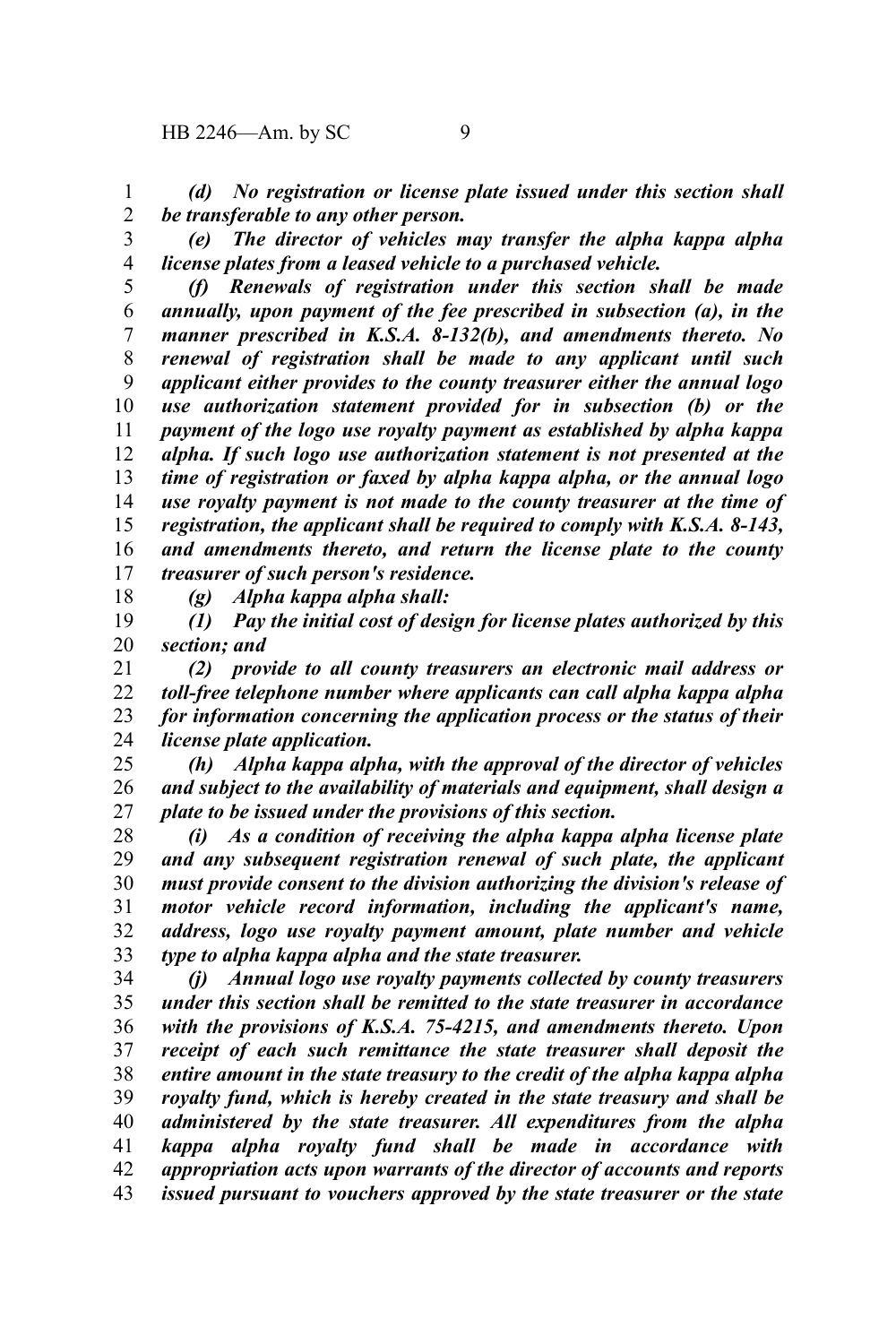*treasurer's designee. Payments from the alpha kappa alpha royalty fund* 1

*to the appropriate designee of alpha kappa alpha shall be made on a monthly basis.* 2 3

*New Sec. 5. (a) On and after January 1, 2020, any owner or lessee of one or more passenger vehicles or trucks registered for a gross weight of 20,000 pounds or less, who is a resident of Kansas, upon compliance with the provisions of this section, may be issued one knights of Columbus license plate for each such passenger vehicle or truck. Such license plates shall be issued for the same time as other license plates upon proper registration and payment of the regular license fee as provided in K.S.A. 8-143, and amendments thereto, and either the payment to the county treasurer of the logo use royalty payment established by the knights of Columbus Kansas state council or the presentation of the annual logo use authorization statement provided for in subsection (b).* 4 5 6 7 8 9 10 11 12 13 14 15

*(b) The knights of Columbus Kansas state council may authorize the use of its logo to be affixed on license plates as provided by this section. Any royalty payment received pursuant to this section shall be used to support the knights of Columbus Kansas state council. Any motor vehicle owner or lessee annually may apply to the knights of Columbus Kansas state council for the use of such logo. Upon annual application and payment to either: (1) The knights of Columbus Kansas state council in an amount of not less than \$25 nor more than \$100 as a logo use royalty payment for each license plate to be issued, the knights of Columbus Kansas state council shall issue to the motor vehicle owner or lessee, without further charge, a logo use authorization statement, which shall be presented by the motor vehicle owner or lessee at the time of registration; or (2) the county treasurer of the logo use royalty payment for each license plate to be issued.* 16 17 18 19 20 21 22 23 24 25 26 27 28 29

*(c) Any applicant for a license plate authorized by this section may make application for such plates not less than 60 days prior to such person's renewal of registration date, on a form prescribed and furnished by the director of vehicles, and any applicant for such license plate shall either provide the annual logo use authorization statement provided for in subsection (b) or pay to the county treasurer the logo use royalty payment established by the knights of Columbus Kansas state council. Application for registration of a passenger vehicle or truck and issuance of the license plate under this section shall be made by the owner or lessee in a manner prescribed by the director of vehicles upon forms furnished by the director.* 30 31 32 33 34 35 36 37 38 39 40

*(d) No registration or license plate issued under this section shall be transferable to any other person.* 41 42

*(e) The director of vehicles may transfer the knights of Columbus* 43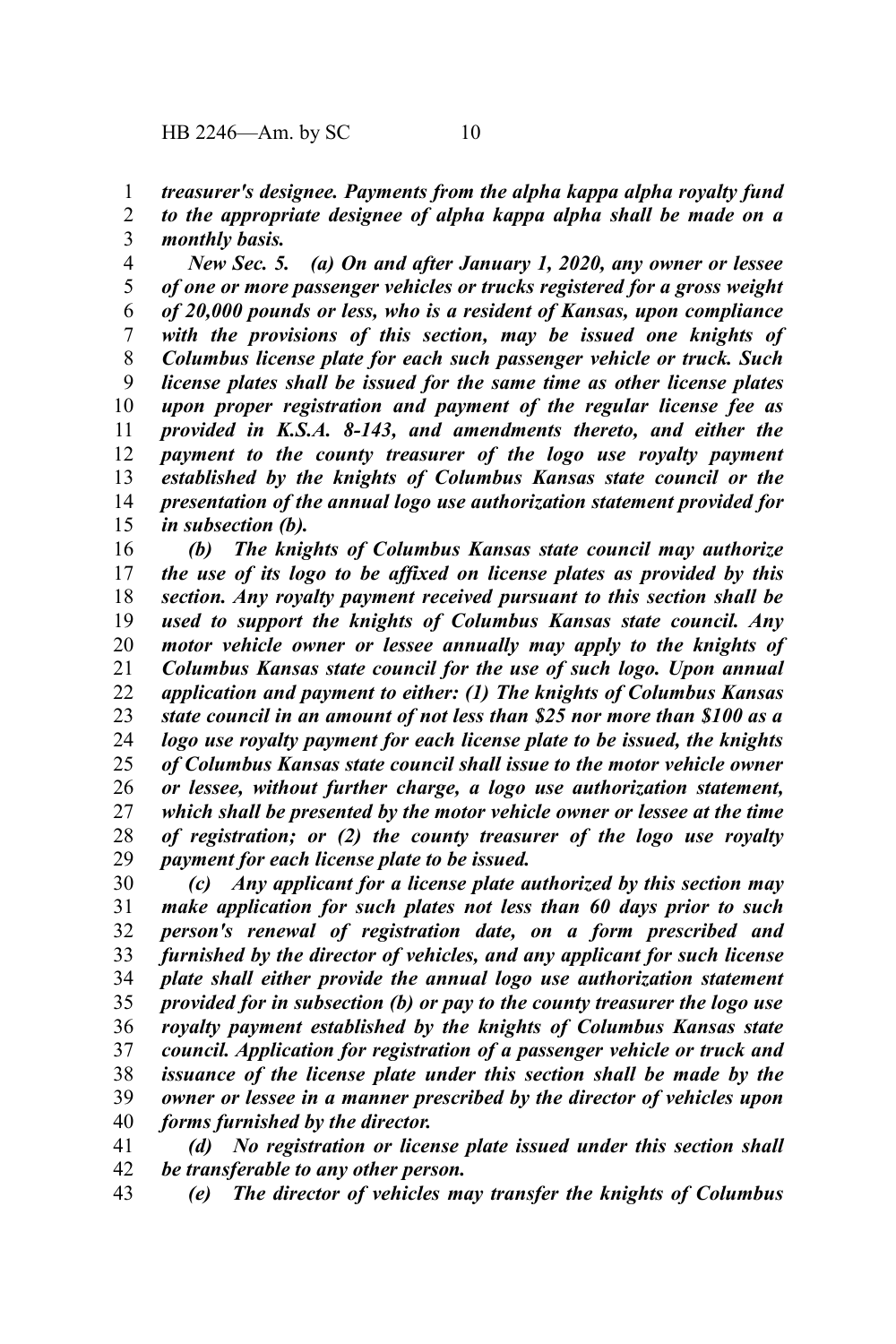HB 2246—Am. by SC 11

16

*license plates from a leased vehicle to a purchased vehicle.* 1

*(f) Renewals of registration under this section shall be made annually, upon payment of the fee prescribed in subsection (a), in the manner prescribed in K.S.A. 8-132(b), and amendments thereto. No renewal of registration shall be made to any applicant until such applicant either provides to the county treasurer either the annual logo use authorization statement provided for in subsection (b) or the payment of the logo use royalty payment as established by the knights of Columbus Kansas state council. If such logo use authorization statement is not presented at the time of registration or faxed by the knights of Columbus Kansas state council, or the annual logo use royalty payment is not made to the county treasurer at the time of registration, the applicant shall be required to comply with K.S.A. 8-143, and amendments thereto, and return the license plate to the county treasurer of such person's residence.* 2 3 4 5 6 7 8 9 10 11 12 13 14 15

*(g) The knights of Columbus Kansas state council shall:*

*(1) Pay the initial cost of design for license plates authorized by this section; and* 17 18

*(2) provide to all county treasurers an electronic mail address or toll-free telephone number where applicants can call the knights of Columbus Kansas state council for information concerning the application process or the status of their license plate application.* 19 20 21 22

*(h) The knights of Columbus Kansas state council, with the approval of the director of vehicles and subject to the availability of materials and equipment, shall design a plate to be issued under the provisions of this section.* 23 24 25 26

*(i) As a condition of receiving the knights of Columbus license plate and any subsequent registration renewal of such plate, the applicant must provide consent to the division authorizing the division's release of motor vehicle record information, including the applicant's name, address, logo use royalty payment amount, plate number and vehicle type to knights of Columbus Kansas state council and the state treasurer.* 27 28 29 30 31 32 33

*(j) Annual logo use royalty payments collected by county treasurers under this section shall be remitted to the state treasurer in accordance with the provisions of K.S.A. 75-4215, and amendments thereto. Upon receipt of each such remittance, the state treasurer shall deposit the entire amount in the state treasury to the credit of the knights of Columbus royalty fund, which is hereby created in the state treasury and shall be administered by the state treasurer. All expenditures from the knights of Columbus royalty fund shall be made in accordance with appropriation acts upon warrants of the director of accounts and reports issued pursuant to vouchers approved by the state treasurer or the state* 34 35 36 37 38 39 40 41 42 43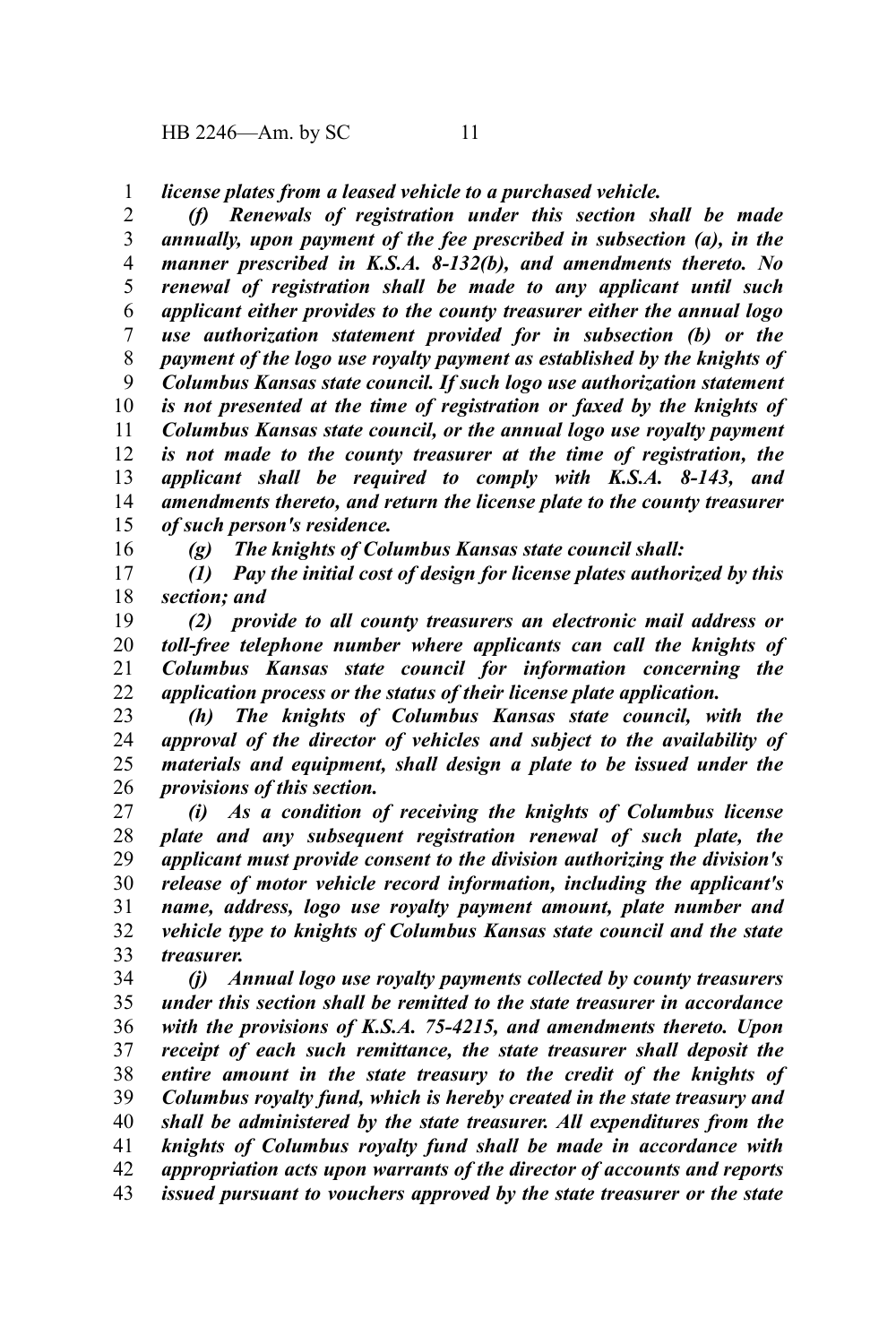*treasurer's designee. Payments from the knights of Columbus royalty* 1

*fund to the appropriate designee of the knights of Columbus Kansas state council shall be made on a monthly basis.* 2 3

*New Sec. 6. (a) On and after January 1, 2020, any owner or lessee of one or more passenger vehicles, trucks of a gross weight of 20,000 pounds or less or motorcycles, who is a resident of Kansas, and who submits satisfactory proof to the director of vehicles, in accordance with rules and regulations adopted by the secretary of revenue, that such person is currently serving in the United States army or has separated from the United States army and was honorably discharged or received a general discharge under honorable conditions, upon compliance with the provisions of this section, may be issued one distinctive license plate for each such passenger vehicle, truck or motorcycle designating such person as a current member or veteran of the United States army. Such license plates shall be issued for the same period of time as other license plates upon proper registration and payment of the regular license fee as provided in K.S.A. 8-143, and amendments thereto.* 4 5 6 7 8 9 10 11 12 13 14 15 16 17

*(b) Any person who is a current member or veteran of the United States army may make application for such distinctive license plates, not less than 60 days prior to such person's renewal of registration date, on a form prescribed and furnished by the director of vehicles, and any applicant for the distinctive license plates shall furnish the director with proof as the director shall require that the applicant is a current member or veteran of the United States army. Application for the registration of a passenger vehicle, truck or motorcycle and issuance of the license plates under this section shall be made by the owner or lessee in a manner prescribed by the director of vehicles upon forms furnished by the director.* 18 19 20 21 22 23 24 25 26 27 28

*(c) No registration or distinctive license plate issued under the authority of this section shall be transferable to any other person.* 29 30

*(d) Renewals of registration under this section shall be made annually, upon payment of the fee prescribed in subsection (a), in the manner prescribed in K.S.A. 8-132(b), and amendments thereto. No renewal of registration shall be made to any applicant until such applicant has filed with the director a form as provided in subsection (b). If such form is not filed, the applicant shall be required to comply with K.S.A. 8-143, and amendments thereto, and return the distinctive license plates to the county treasurer of such person's residence.* 31 32 33 34 35 36 37 38

*New Sec. 7. (a) On and after January 1, 2020, any owner or lessee of one or more passenger vehicles, trucks of a gross weight of 20,000 pounds or less or motorcycles, who is a resident of Kansas, and who submits satisfactory proof to the director of vehicles, in accordance with rules and regulations adopted by the secretary of revenue, that such* 39 40 41 42 43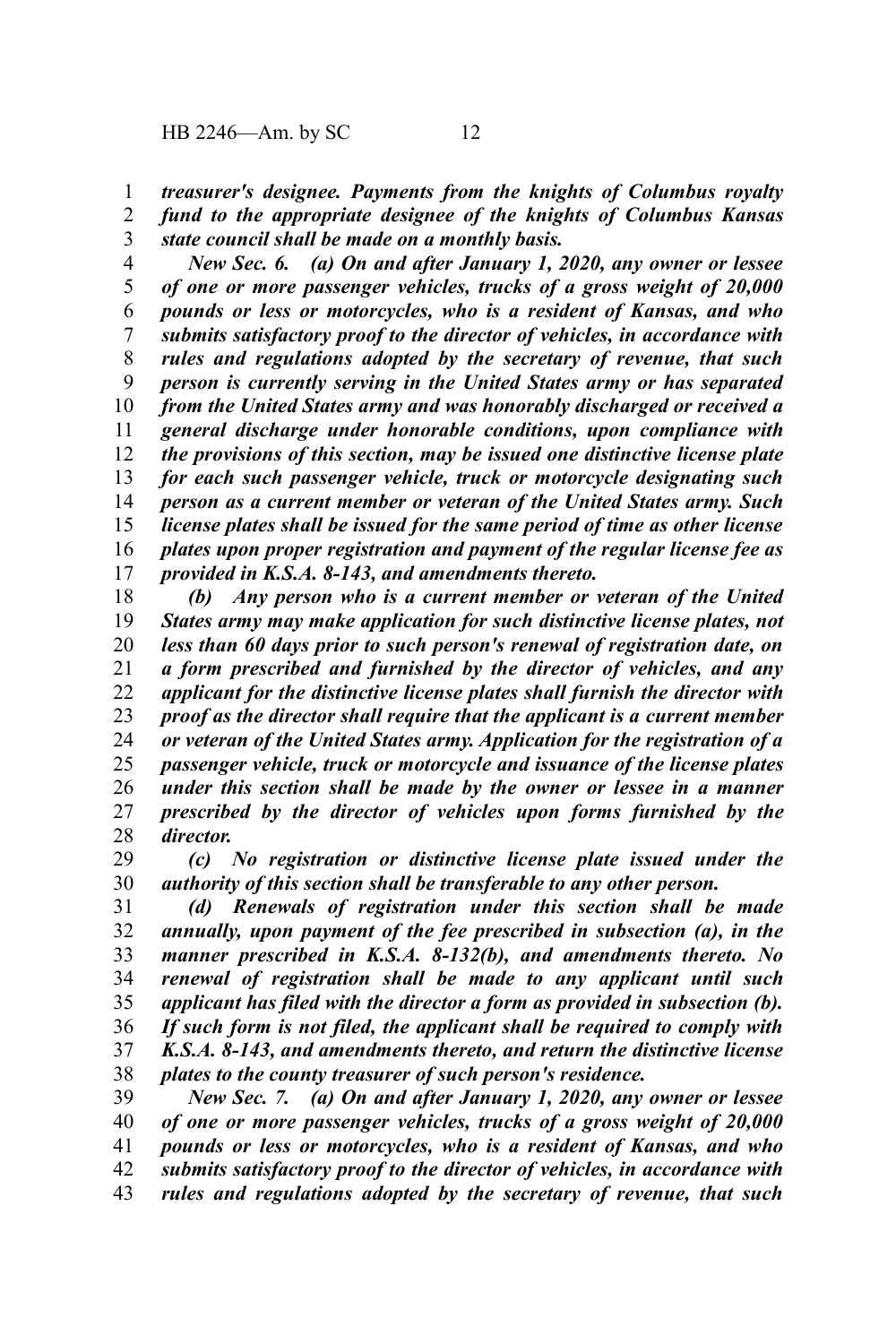*person is currently serving in the United States navy or has separated from the United States navy and was honorably discharged or received a general discharge under honorable conditions, upon compliance with the provisions of this section, may be issued one distinctive license plate for each such passenger vehicle, truck or motorcycle designating such person as a current member or veteran of the United States navy. Such license plates shall be issued for the same period of time as other license plates upon proper registration and payment of the regular license fee as provided in K.S.A. 8-143, and amendments thereto.* 1 2 3 4 5 6 7 8 9

*(b) Any person who is a current member or veteran of the United States navy may make application for such distinctive license plates, not less than 60 days prior to such person's renewal of registration date, on a form prescribed and furnished by the director of vehicles, and any applicant for the distinctive license plates shall furnish the director with proof as the director shall require that the applicant is a current member or veteran of the United States navy. Application for the registration of a passenger vehicle, truck or motorcycle and issuance of the license plates under this section shall be made by the owner or lessee in a manner prescribed by the director of vehicles upon forms furnished by the director.* 10 11 12 13 14 15 16 17 18 19 20

*(c) No registration or distinctive license plate issued under the authority of this section shall be transferable to any other person.* 21 22

*(d) Renewals of registration under this section shall be made annually, upon payment of the fee prescribed in subsection (a), in the manner prescribed in K.S.A. 8-132(b), and amendments thereto. No renewal of registration shall be made to any applicant until such applicant has filed with the director a form as provided in subsection (b). If such form is not filed, the applicant shall be required to comply with K.S.A. 8-143, and amendments thereto, and return the distinctive license plates to the county treasurer of such person's residence.* 23 24 25 26 27 28 29 30

*New Sec. 8. (a) On and after January 1, 2020, any owner or lessee of one or more passenger vehicles, trucks of a gross weight of 20,000 pounds or less or motorcycles, who is a resident of Kansas, and who submits satisfactory proof to the director of vehicles, in accordance with rules and regulations adopted by the secretary of revenue, that such person is currently serving in the United States marine corps or has separated from the United States marine corps and was honorably discharged or received a general discharge under honorable conditions, upon compliance with the provisions of this section, may be issued one distinctive license plate for each such passenger vehicle, truck or motorcycle designating such person as a current member or veteran of the United States marine corps. Such license plates shall be issued for the same period of time as other license plates upon proper registration* 31 32 33 34 35 36 37 38 39 40 41 42 43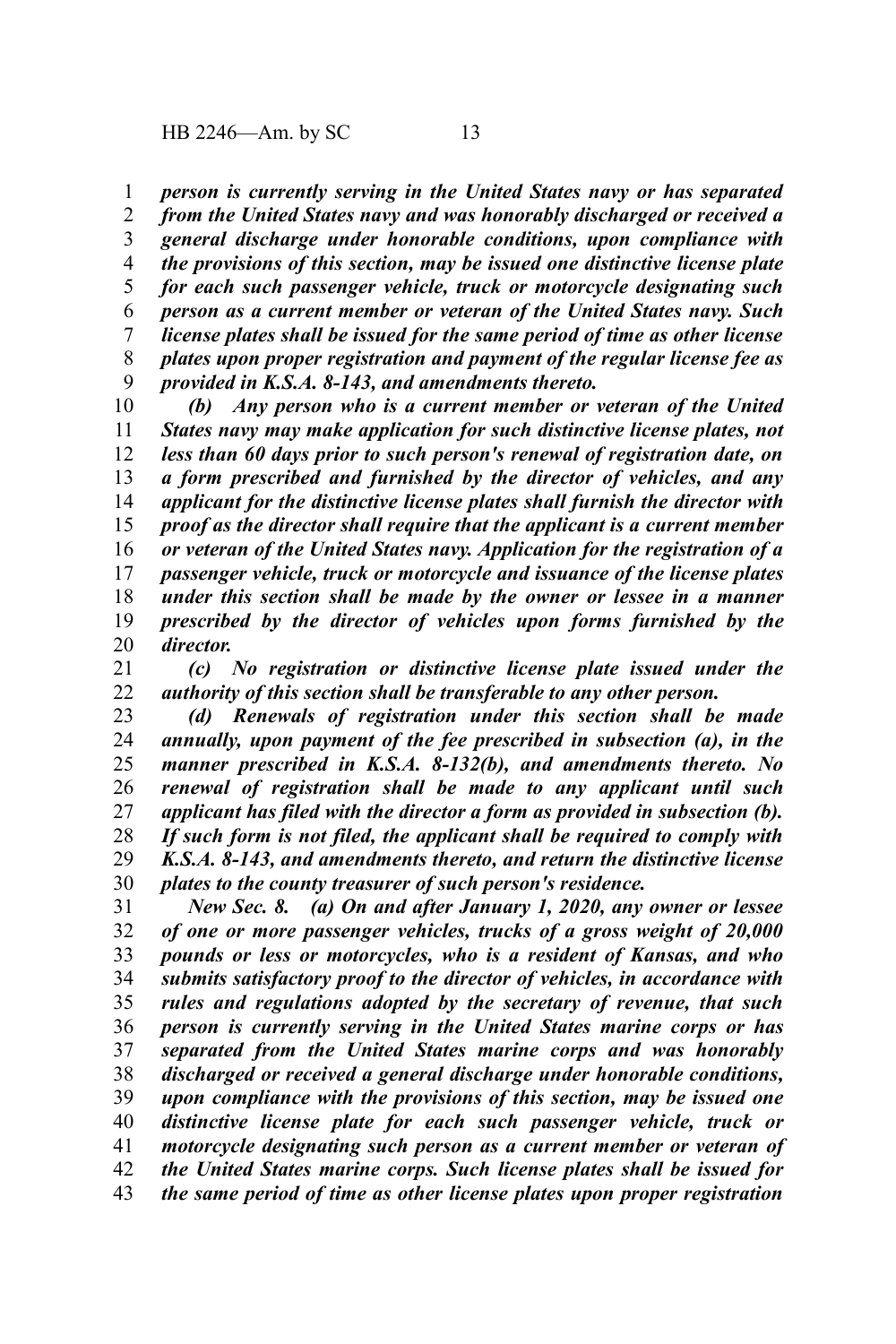*and payment of the regular license fee as provided in K.S.A. 8-143, and amendments thereto.* 1 2

*(b) Any person who is a current member or veteran of the United States marine corps may make application for such distinctive license plates, not less than 60 days prior to such person's renewal of registration date, on a form prescribed and furnished by the director of vehicles, and any applicant for the distinctive license plates shall furnish the director with proof as the director shall require that the applicant is a current member or veteran of the United States marine corps. Application for the registration of a passenger vehicle, truck or motorcycle and issuance of the license plates under this section shall be made by the owner or lessee in a manner prescribed by the director of vehicles upon forms furnished by the director.* 3 4 5 6 7 8 9 10 11 12 13

*(c) No registration or distinctive license plate issued under the authority of this section shall be transferable to any other person.* 14 15

*(d) Renewals of registration under this section shall be made annually, upon payment of the fee prescribed in subsection (a), in the manner prescribed in K.S.A. 8-132(b), and amendments thereto. No renewal of registration shall be made to any applicant until such applicant has filed with the director a form as provided in subsection (b). If such form is not filed, the applicant shall be required to comply with K.S.A. 8-143, and amendments thereto, and return the distinctive license plates to the county treasurer of such person's residence.* 16 17 18 19 20 21 22 23

*New Sec. 9. (a) On and after January 1, 2020, any owner or lessee of one or more passenger vehicles, trucks of a gross weight of 20,000 pounds or less or motorcycles, who is a resident of Kansas, and who submits satisfactory proof to the director of vehicles, in accordance with rules and regulations adopted by the secretary of revenue, that such person is currently serving in the United States air force or has separated from the United States air force and was honorably discharged or received a general discharge under honorable conditions, upon compliance with the provisions of this section, may be issued one distinctive license plate for each such passenger vehicle, truck or motorcycle designating such person as a current member or veteran of the United States air force. Such license plates shall be issued for the same period of time as other license plates upon proper registration and payment of the regular license fee as provided in K.S.A. 8-143, and amendments thereto.* 24 25 26 27 28 29 30 31 32 33 34 35 36 37 38

*(b) Any person who is a current member or veteran of the United States air force may make application for such distinctive license plates, not less than 60 days prior to such person's renewal of registration date, on a form prescribed and furnished by the director of vehicles, and any applicant for the distinctive license plates shall furnish the director with* 39 40 41 42 43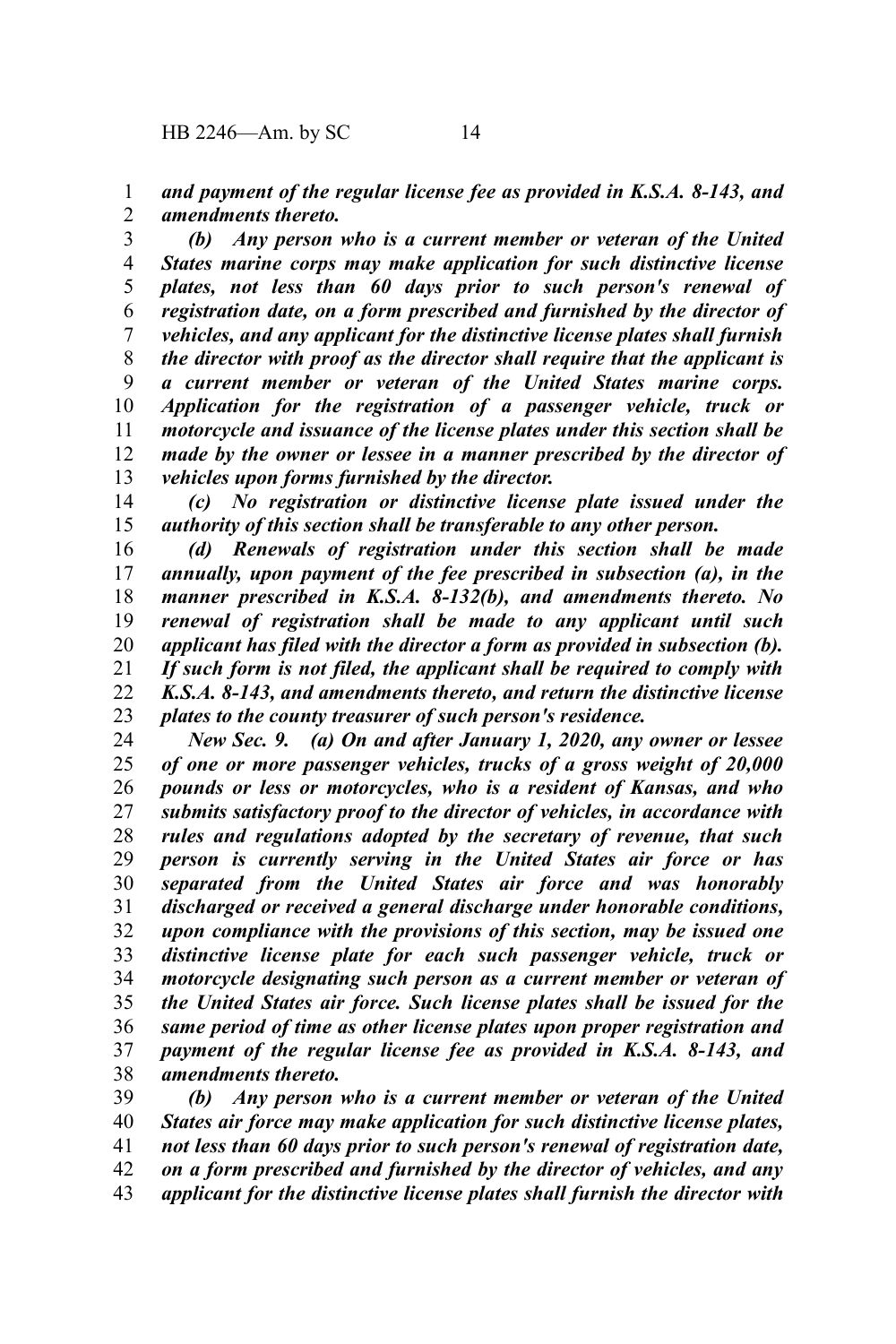*proof as the director shall require that the applicant is a current member* 1

*or veteran of the United States air force. Application for the registration of a passenger vehicle, truck or motorcycle and issuance of the license plates under this section shall be made by the owner or lessee in a manner prescribed by the director of vehicles upon forms furnished by the director.* 2 3 4 5 6

*(c) No registration or distinctive license plate issued under the authority of this section shall be transferable to any other person.* 7 8

*(d) Renewals of registration under this section shall be made annually, upon payment of the fee prescribed in subsection (a), in the manner prescribed in K.S.A. 8-132(b), and amendments thereto. No renewal of registration shall be made to any applicant until such applicant has filed with the director a form as provided in subsection (b). If such form is not filed, the applicant shall be required to comply with K.S.A. 8-143, and amendments thereto, and return the distinctive license plates to the county treasurer of such person's residence.* 9 10 11 12 13 14 15 16

*New Sec. 10. (a) On and after January 1, 2020, any owner or lessee of one or more passenger vehicles, trucks of a gross weight of 20,000 pounds or less or motorcycles, who is a resident of Kansas, and who submits satisfactory proof to the director of vehicles, in accordance with rules and regulations adopted by the secretary of revenue, that such person is currently serving in the United States coast guard or has separated from the United States coast guard and was honorably discharged or received a general discharge under honorable conditions, upon compliance with the provisions of this section, may be issued one distinctive license plate for each such passenger vehicle, truck or motorcycle designating such person as a current member or veteran of the United States coast guard. Such license plates shall be issued for the same period of time as other license plates upon proper registration and payment of the regular license fee as provided in K.S.A. 8-143, and amendments thereto.* 17 18 19 20 21 22 23 24 25 26 27 28 29 30 31

*(b) Any person who is a current member or veteran of the United States coast guard may make application for such distinctive license plates, not less than 60 days prior to such person's renewal of registration date, on a form prescribed and furnished by the director of vehicles, and any applicant for the distinctive license plates shall furnish the director with proof as the director shall require that the applicant is a current member or veteran of the United States coast guard. Application for the registration of a passenger vehicle, truck or motorcycle and issuance of the license plates under this section shall be made by the owner or lessee in a manner prescribed by the director of vehicles upon forms furnished by the director.* 32 33 34 35 36 37 38 39 40 41 42

*(c) No registration or distinctive license plate issued under the* 43